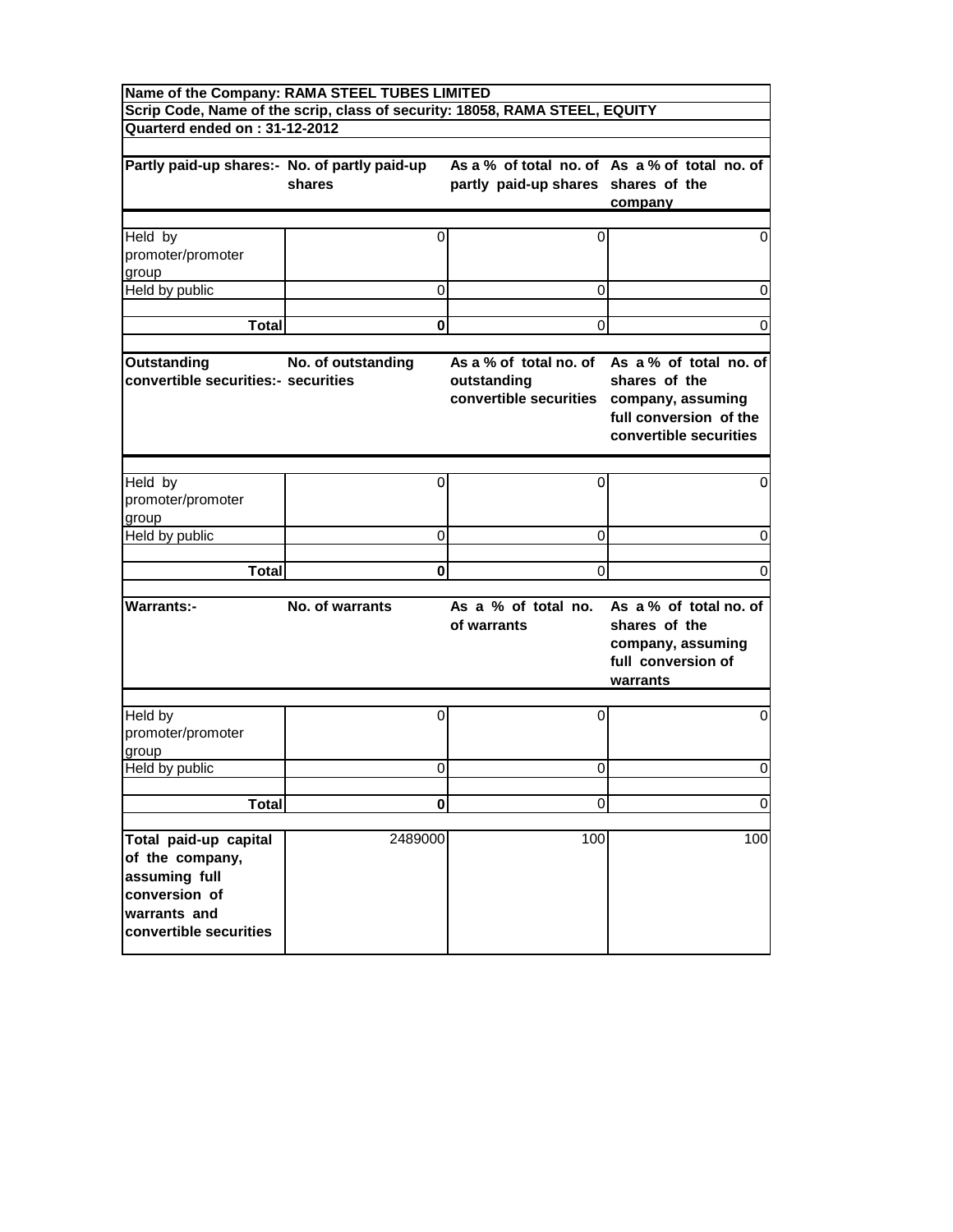## (I)(b) Statement showing holding of securities (including shares, warrants, convertible securities) of persons belonging to the **category "Promoter and Promoter Group" AS ON 31-12-2012**

| Sr.            | Name of the shareholder       |                                       | <b>Details of Shares held</b>                 |                | Encumbered shares (*) |                                                                    | <b>Details of warrants</b>                   |                                                                       |                                                | Details of<br>convertible<br>securities                                                               | <b>Total shares</b><br>(including<br>underlying<br>shares assuming                                     |
|----------------|-------------------------------|---------------------------------------|-----------------------------------------------|----------------|-----------------------|--------------------------------------------------------------------|----------------------------------------------|-----------------------------------------------------------------------|------------------------------------------------|-------------------------------------------------------------------------------------------------------|--------------------------------------------------------------------------------------------------------|
| No.            |                               | <b>Number</b><br>of<br>shares<br>held | As a % of<br>grand total<br>$(A) + (B) + (C)$ | No.            | As a<br>percentage    | As a % of<br>grand total<br>(A)+(B)+(C)<br>of sub-<br>clause (I)(a | <b>Numb</b><br>er of<br>warra<br>nts<br>held | As a $%$<br>total<br>number of<br>warrants<br>of the<br>same<br>class | <b>Numb</b><br>er of<br>securi<br>ties<br>held | As a %<br>total<br>conve number of<br>rtible convertibl<br>е<br>securities<br>of the<br>same<br>class | full conversion<br>of warrants and<br>convertible<br>securities) as a<br>% of diluted<br>share capital |
| (1)            | (III)                         | (III)                                 | (IV)                                          | (V)            | (VI)=(V)/(III)*100    | (VII)                                                              | (VIII)                                       | (IX)                                                                  | (X)                                            | (XI)                                                                                                  | (XII)                                                                                                  |
| $\mathbf{1}$   | Naresh Kumar Bansal           | 108100                                | 43.43                                         | $\overline{0}$ | 0.00                  | 0.00                                                               | $\overline{0}$                               | $\Omega$                                                              |                                                | $\Omega$                                                                                              |                                                                                                        |
| 2              | <b>Kumud Bansal</b>           | 3000                                  | 1.21                                          | $\overline{0}$ | 0.00                  | 0.00                                                               | $\overline{0}$                               | $\Omega$                                                              |                                                | U                                                                                                     |                                                                                                        |
| 3              | M/s Naresh Kumar & Sons (HUF) | 3000                                  | 1.21                                          | $\overline{0}$ | 0.00                  | 0.00                                                               | $\overline{0}$                               | $\Omega$                                                              |                                                | $\Omega$                                                                                              |                                                                                                        |
| $\overline{4}$ | <b>Richi Bansal</b>           | 9500                                  | 3.82                                          | $\overline{0}$ | 0.00                  | 0.00                                                               | $\overline{0}$                               | $\Omega$                                                              |                                                | $\Omega$                                                                                              |                                                                                                        |
| 5              | <b>Krati Bansal</b>           | 5000                                  | 2.01                                          | $\overline{0}$ | 0.00                  | 0.00                                                               | $\overline{0}$                               | $\Omega$                                                              |                                                | $\Omega$                                                                                              |                                                                                                        |
| 6              | Nikhil Bansal                 | 7500                                  | 3.01                                          | $\overline{0}$ | 0.00                  | 0.00                                                               | O                                            | $\Omega$                                                              |                                                | $\Omega$                                                                                              |                                                                                                        |
| 7              | M/s Harbans Lal (HUF)         | 15700                                 | 6.31                                          | $\overline{0}$ | 0.00                  | 0.00                                                               | $\overline{0}$                               | $\Omega$                                                              |                                                | $\Omega$                                                                                              |                                                                                                        |
| 8              | M/s Rakesh Kumar (HUF)        | 5000                                  | 2.01                                          | $\overline{0}$ | 0.00                  | 0.00                                                               | $\overline{0}$                               | $\Omega$                                                              |                                                | $\Omega$                                                                                              |                                                                                                        |
| 9              | M/s Ajay Kumar & Sons (HUF)   | 4550                                  | 1.83                                          | $\overline{0}$ | 0.00                  | 0.00                                                               | $\overline{0}$                               | $\Omega$                                                              |                                                | $\Omega$                                                                                              |                                                                                                        |
| 10             | Raj Kumar                     | 3000                                  | 1.21                                          | $\Omega$       | 0.00                  | 0.00                                                               | $\overline{0}$                               | $\Omega$                                                              |                                                | $\Omega$                                                                                              |                                                                                                        |
| 11             | Ashok Kumar                   | 3000                                  | 1.21                                          | $\Omega$       | 0.00                  | 0.00                                                               | $\overline{0}$                               | $\Omega$                                                              |                                                | $\Omega$                                                                                              |                                                                                                        |
| 12             | Rakesh Kumar Bansal           | 550                                   | 0.22                                          | $\mathbf{0}$   | 0.00                  | 0.00                                                               | $\overline{0}$                               | $\Omega$                                                              |                                                | $\Omega$                                                                                              |                                                                                                        |
| 13             | Ajay Kumar Bansal             | 12450                                 | 5.00                                          | $\Omega$       | 0.00                  | 0.00                                                               | $\overline{0}$                               | $\Omega$                                                              |                                                | $\Omega$                                                                                              |                                                                                                        |
| 14             | <b>Taruna Bansal</b>          | 3100                                  | 1.25                                          | $\mathbf{0}$   | 0.00                  | 0.00                                                               | $\overline{0}$                               | $\Omega$                                                              |                                                | $\Omega$                                                                                              |                                                                                                        |
| 15             | <b>Praveen Bansal</b>         | 100                                   | 0.04                                          | $\Omega$       | 0.00                  | 0.00                                                               | $\overline{0}$                               | $\Omega$                                                              |                                                | $\Omega$                                                                                              |                                                                                                        |
| 16             | Anish Bansal                  | 100                                   | 0.04                                          | $\overline{0}$ | 0.00                  | 0.00                                                               | $\overline{0}$                               | $\Omega$                                                              |                                                | $\Omega$                                                                                              |                                                                                                        |
| 17             | Vipul Bansal                  | 100                                   | 0.04                                          | $\mathbf{0}$   | 0.00                  | 0.00                                                               | $\overline{0}$                               | $\Omega$                                                              |                                                | $\Omega$                                                                                              |                                                                                                        |
| 18             | Sweta Bansal                  | 100                                   | 0.04                                          | $\Omega$       | 0.00                  | 0.00                                                               | $\overline{0}$                               | $\Omega$                                                              |                                                | $\Omega$                                                                                              |                                                                                                        |
| 19             | <b>Abhinav Bansal</b>         | 100                                   | 0.04                                          | $\Omega$       | 0.00                  | 0.00                                                               | $\overline{0}$                               | $\Omega$                                                              |                                                | $\Omega$                                                                                              |                                                                                                        |
| 20             | Ridhi Bansal                  | 100                                   | 0.04                                          | $\Omega$       | 0.00                  | 0.00                                                               | $\Omega$                                     | $\Omega$                                                              |                                                | $\Omega$                                                                                              |                                                                                                        |
|                |                               |                                       |                                               |                |                       |                                                                    |                                              |                                                                       |                                                |                                                                                                       |                                                                                                        |
|                |                               |                                       |                                               |                |                       |                                                                    |                                              |                                                                       |                                                |                                                                                                       |                                                                                                        |
| <b>TOTAL</b>   |                               | 184050                                | 73.95                                         | $\mathbf{0}$   | 0.00                  | 0.00                                                               | $\mathbf{0}$                                 | 0                                                                     | $\mathbf{0}$                                   | $\mathbf{0}$                                                                                          | 0                                                                                                      |

(\*) The term "encumbrance" has the same meaning as assigned to it in regulation 28(3) of the SAST Regulations, 2011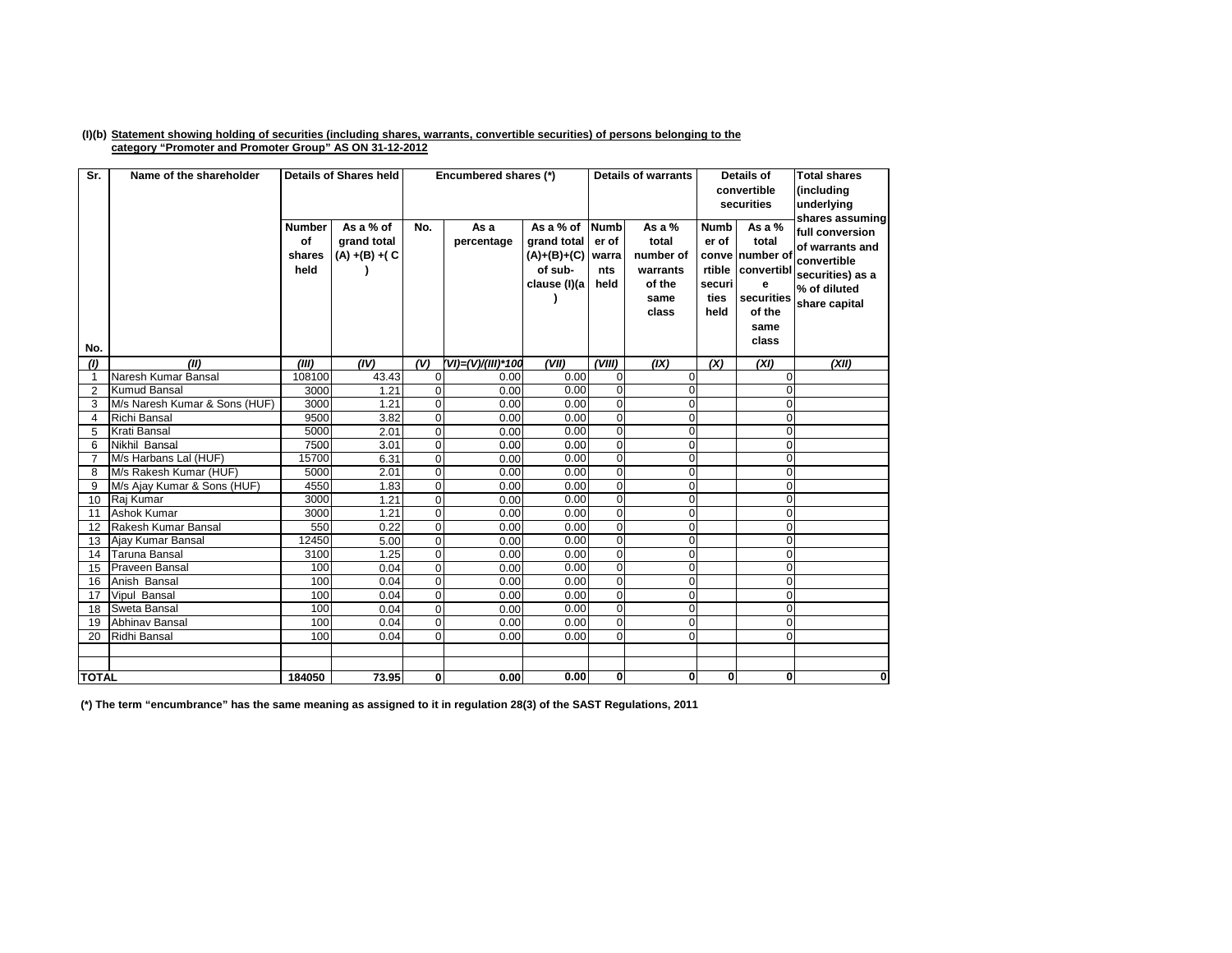|                              | Statement Showing Shareholding Pattern as on 31-12-2012                                |                                             |                                     |                                                                                   |                                                                    |                                    |                                           |                    |  |
|------------------------------|----------------------------------------------------------------------------------------|---------------------------------------------|-------------------------------------|-----------------------------------------------------------------------------------|--------------------------------------------------------------------|------------------------------------|-------------------------------------------|--------------------|--|
| Categ<br>ory<br>code         | Category of<br>Shareholder                                                             | <b>Number</b><br>of Share<br><b>Holders</b> | <b>Total</b><br>number<br>of shares | Table (I)(a)<br><b>Number of</b><br>shares held<br>lin<br>demateriali<br>zed form | Total shareholding as a<br>percentage of total<br>number of shares |                                    | Shares Pledged or<br>otherwise encumbered |                    |  |
|                              |                                                                                        |                                             |                                     |                                                                                   | As a<br>percentage<br>$of(A+B)^1$                                  | As a<br>percentage<br>of $(A+B+C)$ | Number of<br>shares                       | As a<br>percentage |  |
| (1)<br>(A)                   | (II)<br><b>Shareholding of Promoter and</b>                                            | (III)                                       | (IV)                                | (V)                                                                               | (VI)                                                               | (VII)                              | (VIII)                                    | ()= (VIII)/(IV)*10 |  |
| 1                            | Indian                                                                                 |                                             |                                     |                                                                                   |                                                                    |                                    |                                           |                    |  |
| (a)<br>(b)                   | Individuals/ Hindu Undivided Family<br>Central Government/ State Govt.(s)              | 20<br>0                                     | 184050<br>0                         | 0<br>0                                                                            | 73.95<br>0.00                                                      | 73.95<br>0.00                      | 0<br>0                                    | 0.00<br>0.00       |  |
| (c)                          | <b>Bodies Corporate</b>                                                                | $\mathbf 0$                                 | $\mathbf 0$                         | 0                                                                                 | 0.00                                                               | 0.00                               | $\mathbf 0$                               | 0.00               |  |
| (d)<br>(e)                   | Financial Institutions/ Banks<br>Any Others(Specify)                                   | $\overline{0}$<br>0                         | $\mathbf 0$<br>$\mathbf 0$          | $\mathbf 0$<br>$\mathbf 0$                                                        | 0.00<br>0.00                                                       | 0.00<br>0.00                       | $\mathbf 0$<br>$\mathbf 0$                | 0.00<br>0.00       |  |
|                              |                                                                                        |                                             |                                     |                                                                                   |                                                                    |                                    |                                           |                    |  |
|                              | Sub Total(A)(1)                                                                        | 20                                          | 184050                              | 0                                                                                 | 73.95                                                              | 73.95                              | $\mathbf 0$                               | 0.00               |  |
| $\mathbf{2}$<br>a            | Foreign<br>Individuals (Non-Residents Individuals/<br>Foreign Individuals)             | 0                                           | 0                                   | 0                                                                                 | 0.00                                                               | 0.00                               | 0                                         | 0.00               |  |
| b<br>с                       | <b>Bodies Corporate</b><br>Institutions                                                | 0<br>$\mathbf 0$                            | $\overline{0}$<br>$\mathbf 0$       | $\overline{0}$<br>$\mathbf 0$                                                     | 0.00<br>0.00                                                       | 0.00<br>0.00                       | $\mathbf 0$<br>$\mathbf 0$                | 0.00<br>0.00       |  |
| d                            | Qualified Foreign Investor                                                             | $\mathbf 0$                                 | $\mathbf 0$                         | $\mathbf 0$                                                                       | 0.00                                                               | 0.00                               | $\mathbf 0$                               | 0.00               |  |
| e                            | Any Others (Specify)                                                                   | $\mathbf 0$                                 | $\mathbf 0$                         | 0                                                                                 | 0.00                                                               | 0.00                               | $\mathbf 0$                               | 0.00               |  |
|                              | Sub Total(A)(2)                                                                        | $\mathbf{0}$                                | 0                                   | 0                                                                                 | 0.00                                                               | 0.00                               | 0                                         | 0.00               |  |
|                              | <b>Total Shareholding of Promoter</b><br>and Promoter Group (A)=                       | 20                                          | 184050                              | 0                                                                                 | 73.95                                                              | 73.95                              | 0                                         | 0.00               |  |
| (B)                          | <b>Public shareholding</b>                                                             |                                             |                                     |                                                                                   |                                                                    |                                    |                                           |                    |  |
| 1<br>(a)                     | <b>Institutions</b><br>Mutual Funds/ UTI                                               | $\mathbf 0$                                 | $\mathbf 0$                         | $\mathbf 0$                                                                       | 0.00                                                               | 0.00                               | $\mathbf 0$                               | 0.00               |  |
| (b)                          | Financial Institutions Banks                                                           | $\mathbf 0$                                 | $\mathbf 0$                         | $\mathbf 0$                                                                       | 0.00                                                               | 0.00                               | $\mathbf 0$                               | 0.00               |  |
| (c)                          | Central Government/ State Govt.(s)                                                     | $\mathbf 0$                                 | $\mathbf 0$                         | 0                                                                                 | 0.00                                                               | 0.00                               | $\mathbf 0$                               | 0.00               |  |
| (d)<br>(e)                   | Venture Capital Funds<br><b>Insurance Companies</b>                                    | $\mathbf 0$<br>O                            | $\mathbf 0$<br>$\mathbf 0$          | $\mathbf 0$<br>$\mathbf 0$                                                        | 0.00<br>0.00                                                       | 0.00<br>0.00                       | $\mathbf 0$<br>$\mathbf 0$                | 0.00<br>0.00       |  |
| (f)                          | Foreign Institutional Investors                                                        | O                                           | $\pmb{0}$                           | 0                                                                                 | 0.00                                                               | 0.00                               | $\mathbf 0$                               | 0.00               |  |
| (q)                          | Foreign Venture Capital Investors                                                      | O                                           | $\overline{0}$                      | $\mathbf 0$                                                                       | 0.00                                                               | 0.00                               | $\mathbf 0$                               | 0.00               |  |
| (h)<br>(i)                   | Qualified Foreign Investor<br>Any Other (specify)                                      | $\overline{0}$                              | $\mathbf 0$                         | $\mathbf 0$                                                                       | 0.00                                                               | 0.00                               | $\mathbf 0$                               | 0.00               |  |
|                              | Sub-Total (B)(1)                                                                       | $\mathbf 0$                                 | 0                                   | 0                                                                                 | 0.00                                                               | 0.00                               | 0                                         | 0.00               |  |
| <b>B2</b>                    | <b>Non-institutions</b>                                                                |                                             |                                     |                                                                                   |                                                                    |                                    |                                           |                    |  |
| (a)<br>(b)                   | <b>Bodies Corporate</b><br>Individuals                                                 | $\mathbf 0$<br>$\overline{0}$               | 0<br>0                              | 0<br>0                                                                            | 0.00<br>0.00                                                       | 0.00<br>0.00                       | 0<br>0                                    | 0.00<br>0.00       |  |
|                              | Individuals -i. Individual shareholders                                                |                                             |                                     |                                                                                   |                                                                    |                                    |                                           |                    |  |
| T                            | holding nominal share capital up to Rs<br>1 lakh                                       | 25                                          | 53750                               | 0                                                                                 | 21.60                                                              | 21.60                              | $\mathbf 0$                               | 0.00               |  |
| Ш                            | ii. Individual shareholders holding<br>nominal share capital in excess of Rs.          |                                             |                                     |                                                                                   |                                                                    |                                    |                                           |                    |  |
| (c)                          | 1 lakh.<br>Qualified Foreign Investor                                                  | 1<br>$\mathbf 0$                            | 11100                               | 0<br>0                                                                            | 4.46<br>0.00                                                       | 4.46<br>0.00                       | 0<br>$\mathbf 0$                          | 0.00<br>0.00       |  |
| (d)                          | Any Other (specify)                                                                    | 0                                           | 0                                   | 0                                                                                 | 0.00                                                               | 0.00                               | 0                                         | 0.00               |  |
|                              | Sub-Total (B)(2)                                                                       | 26                                          | 64850                               | 0                                                                                 | 26.05                                                              | 26.05                              | $\mathbf 0$                               | 0.00               |  |
| (B)                          | Public Shareholding (B)=<br><b>Total</b><br>(B)(1)+(B)(2)                              | 26                                          | 64850                               | 0                                                                                 | 26.05                                                              | 26.05                              | 0                                         | 0.00               |  |
|                              | TOTAL (A)+(B)                                                                          | 46                                          | 248900                              | 0                                                                                 | 100.00                                                             | 100.00                             | $\overline{0}$                            | 0.00               |  |
| (C)                          | Shares held by Custodians and<br>against which Depository<br>Receipts have been issued |                                             |                                     |                                                                                   |                                                                    |                                    |                                           |                    |  |
| 1<br>$\overline{\mathbf{c}}$ | Promoter and Promoter Group<br>Public                                                  | $\mathbf 0$<br>$\mathbf 0$                  | $\mathbf 0$<br>0                    | 0<br>0                                                                            | 0.00<br>0.00                                                       | 0.00<br>0.00                       | $\mathbf 0$<br>0                          | 0.00<br>0.00       |  |
|                              | Sub-Total (C)                                                                          | 0                                           | 0                                   | 0                                                                                 | 0.00                                                               | 0.00                               | $\mathbf{0}$                              | 0.00               |  |
|                              | GRAND TOTAL (A)+(B)+(C)                                                                | 46                                          | 248900                              | 0                                                                                 | 100.00                                                             | 100.00                             | $\mathbf 0$                               | 0.00               |  |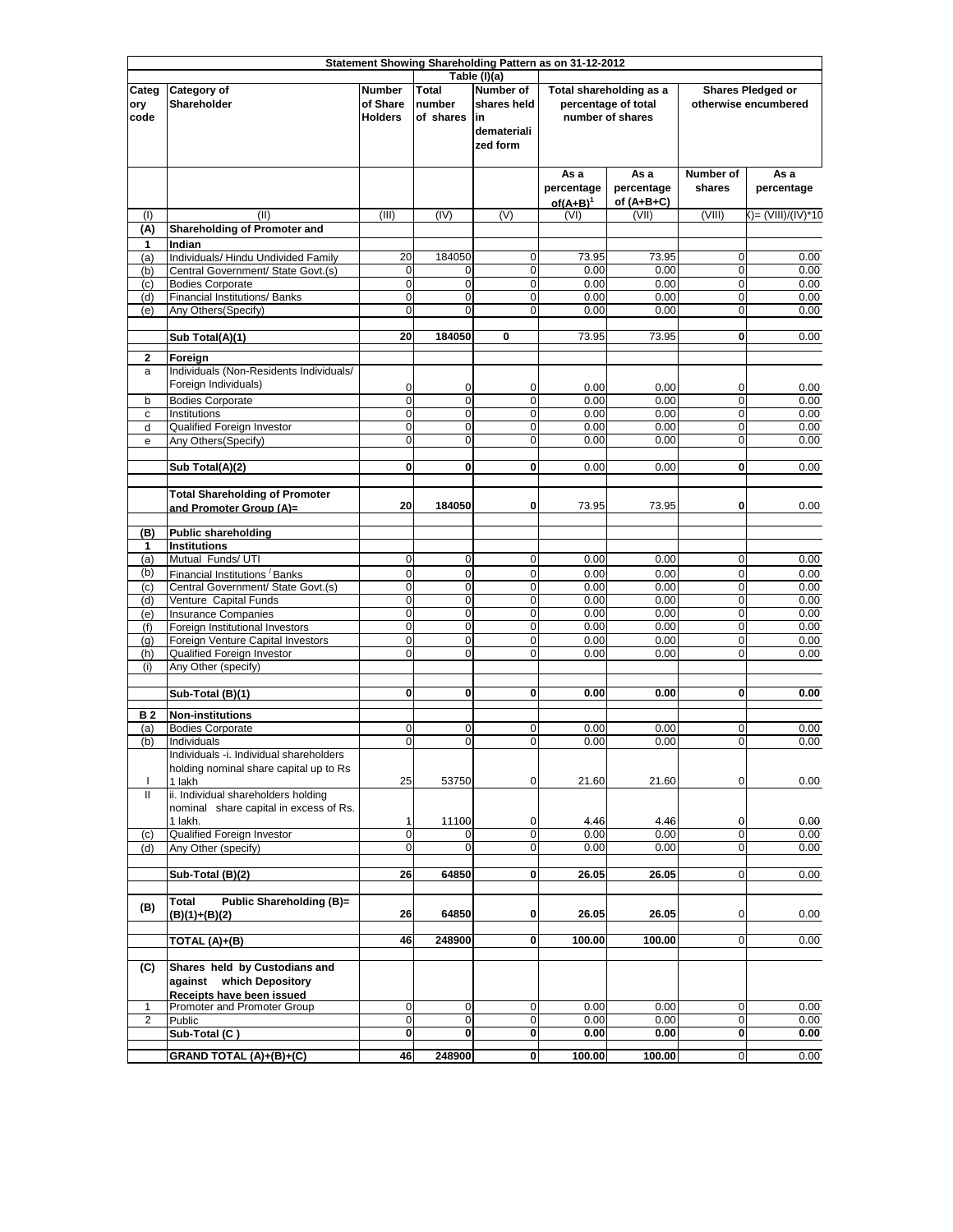| (I)(c)(i) Statement showing holding of securities (including shares, warrants, convertible securities) of persons belonging to the |  |  |  |  |
|------------------------------------------------------------------------------------------------------------------------------------|--|--|--|--|
| and one of the light and halding mean than 40/ of the total number of above a on 04, 40, 0040.                                     |  |  |  |  |

|              | $\overline{\text{c}}$ ategory "Public" and noiging more than 1% of the total number of shares as on 31-12-2012 |               |                                                        |               |                            |               |                        |                         |
|--------------|----------------------------------------------------------------------------------------------------------------|---------------|--------------------------------------------------------|---------------|----------------------------|---------------|------------------------|-------------------------|
| Sr.          | Name of the shareholder                                                                                        | <b>Number</b> | Shares as a percentage                                 |               | <b>Details of warrants</b> |               | Details of convertible | Total shares (including |
| No.          |                                                                                                                | of shares     | of total number of                                     | <b>Number</b> | Asa%                       | <b>Number</b> | % w.r.t total          | underlying shares       |
|              |                                                                                                                | held          | shares {i.e., Grand Total of                           |               | Itotal                     | lof           | Inumber of             | assuming full           |
|              |                                                                                                                |               | $(A)+(B)+(C)$ indicated in warrants number of converti |               |                            |               | <b>Convertible</b>     | conversion of           |
|              |                                                                                                                |               | Statement at para (I)(a) held                          |               | warrants of ble            |               | securities of          | warrants and            |
|              |                                                                                                                |               | above}                                                 |               | lthe same                  |               | securitie the same     | convertible securities) |
|              |                                                                                                                |               |                                                        |               | Iclass                     |               | <b>Iclass</b>          | as a % of diluted share |
|              |                                                                                                                |               |                                                        |               |                            | held          |                        | canital                 |
|              | Santoshi Kumari                                                                                                | 11100         | 4.46                                                   | 0             | 0                          |               |                        |                         |
| 2            |                                                                                                                |               |                                                        |               |                            |               |                        |                         |
| 3            |                                                                                                                |               |                                                        |               |                            |               |                        |                         |
| 4            |                                                                                                                |               |                                                        |               |                            |               |                        |                         |
| 8            |                                                                                                                |               |                                                        |               |                            |               |                        |                         |
| 9            |                                                                                                                |               |                                                        |               |                            |               |                        |                         |
| 10           |                                                                                                                |               |                                                        |               |                            |               |                        |                         |
|              |                                                                                                                |               |                                                        |               | 0                          |               |                        |                         |
| <b>TOTAL</b> |                                                                                                                | 11100         | 4.46                                                   | $\mathbf{0}$  | 0                          | 01            | 0                      | $\bf{0}$                |

(I)(c)(ii) <u>Statement showing holding of securities (including shares, warrants, convertible securities) of persons (together with PAC)</u> <u>belonging to the category "Public" and holding more than 5% of the total number of shares of the company as on 31-12-2012</u>

| Sr. No.      | Name(s) of the            | <b>Number</b> | Shares as a percentage     | <b>Details of warrants</b> |             | <b>Details of convertible</b> |             | <b>Total shares (including</b> |
|--------------|---------------------------|---------------|----------------------------|----------------------------|-------------|-------------------------------|-------------|--------------------------------|
|              | shareholder(s) and        | of shares     | οf                         | <b>Number</b>              | As a $%$    | <b>Number</b>                 | % w.r.t     | underlying shares              |
|              | the Persons Acting in     |               | total number of shares     | оf                         | total       | оf                            | total       | assuming full conversion of    |
|              | <b>Concert (PAC) with</b> |               | {i.e., Grand Total         | warrants                   | number of   | converti                      | number of   | warrants and convertible       |
|              | them                      |               | $(A)+(B)+(C)$ indicated in |                            | warrants of | ble                           | convertible | securities) as                 |
|              |                           |               | Statement at para (I)(a)   |                            | the         | securitie                     | securities  | a % of diluted share capital   |
|              |                           |               | above}                     |                            | same class  | s                             | of the same |                                |
|              |                           |               |                            |                            |             | held                          | class       |                                |
|              | <b>INil</b>               | Nil           | Nil                        | <b>INil</b>                | <b>Nil</b>  | <b>Nil</b>                    | <b>Nil</b>  | 0                              |
|              |                           |               |                            |                            |             |                               |             |                                |
|              |                           |               |                            |                            |             |                               |             |                                |
|              |                           |               |                            |                            |             |                               |             |                                |
|              |                           |               |                            |                            |             |                               |             |                                |
|              |                           |               |                            |                            |             |                               |             |                                |
|              |                           |               |                            |                            |             |                               |             |                                |
|              |                           |               |                            |                            |             |                               |             |                                |
| <b>TOTAL</b> |                           | <b>Nil</b>    | <b>Nil</b>                 | <b>INil</b>                | <b>Nil</b>  | <b>INil</b>                   | Nil         | <b>Nil</b>                     |